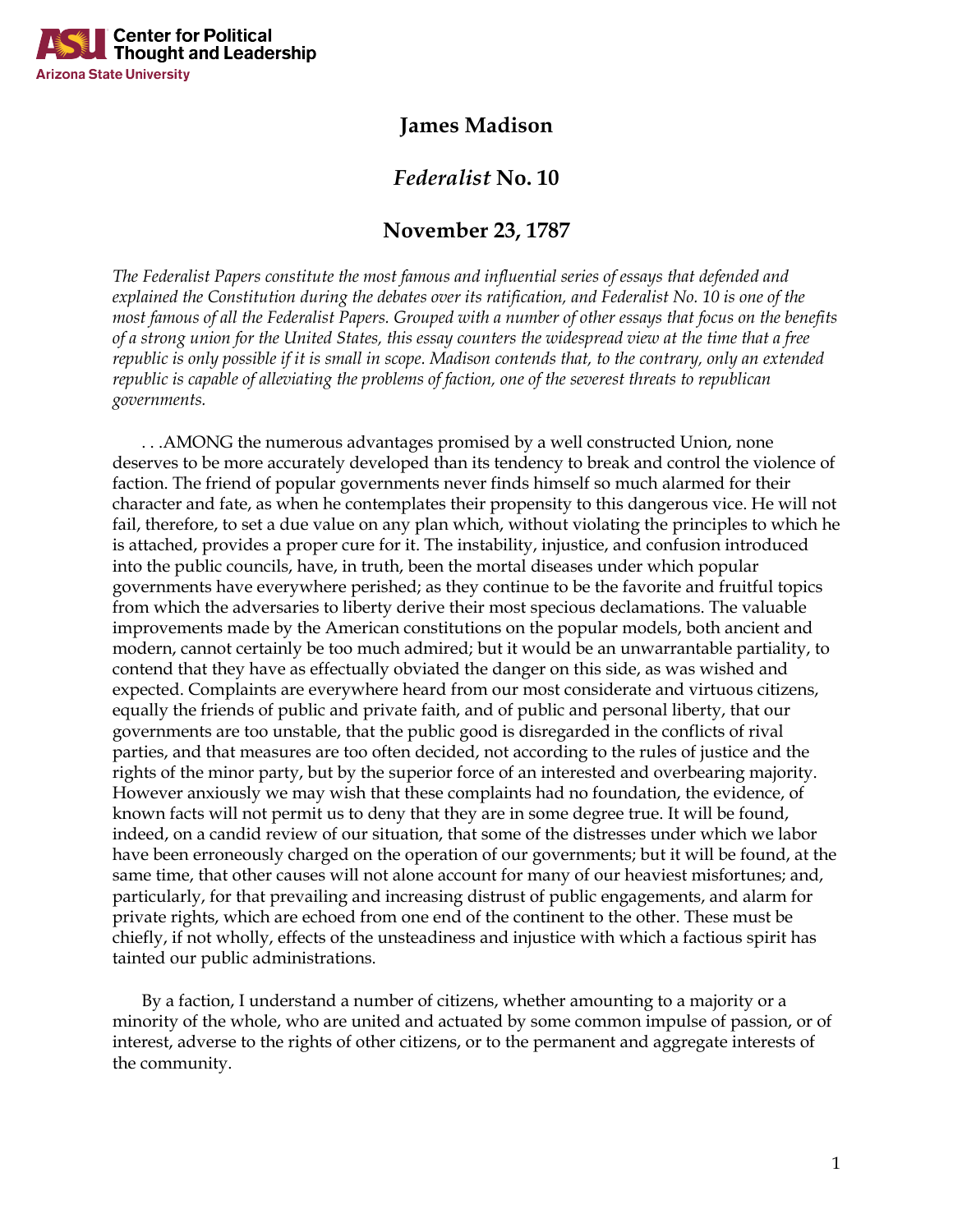There are two methods of curing the mischiefs of faction: the one, by removing its causes; the other, by controlling its effects.

There are again two methods of removing the causes of faction: the one, by destroying the liberty which is essential to its existence; the other, by giving to every citizen the same opinions, the same passions, and the same interests.

It could never be more truly said than of the first remedy, that it was worse than the disease. Liberty is to faction what air is to fire, an aliment without which it instantly expires. But it could not be less folly to abolish liberty, which is essential to political life, because it nourishes faction, than it would be to wish the annihilation of air, which is essential to animal life, because it imparts to fire its destructive agency.

The second expedient is as impracticable as the first would be unwise. As long as the reason of man continues fallible, and he is at liberty to exercise it, different opinions will be formed. As long as the connection subsists between his reason and his self-love, his opinions and his passions will have a reciprocal influence on each other; and the former will be objects to which the latter will attach themselves. The diversity in the faculties of men, from which the rights of property originate, is not less an insuperable obstacle to a uniformity of interests. The protection of these faculties is the first object of government. From the protection of different and unequal faculties of acquiring property, the possession of different degrees and kinds of property immediately results; and from the influence of these on the sentiments and views of the respective proprietors, ensues a division of the society into different interests and parties.

The latent causes of faction are thus sown in the nature of man; and we see them everywhere brought into different degrees of activity, according to the different circumstances of civil society. A zeal for different opinions concerning religion, concerning government, and many other points, as well of speculation as of practice; an attachment to different leaders ambitiously contending for pre-eminence and power; or to persons of other descriptions whose fortunes have been interesting to the human passions, have, in turn, divided mankind into parties, inflamed them with mutual animosity, and rendered them much more disposed to vex and oppress each other than to co-operate for their common good. So strong is this propensity of mankind to fall into mutual animosities, that where no substantial occasion presents itself, the most frivolous and fanciful distinctions have been sufficient to kindle their unfriendly passions and excite their most violent conflicts. But the most common and durable source of factions has been the various and unequal distribution of property. Those who hold and those who are without property have ever formed distinct interests in society. Those who are creditors, and those who are debtors, fall under a like discrimination. A landed interest, a manufacturing interest, a mercantile interest, a moneyed interest, with many lesser interests, grow up of necessity in civilized nations, and divide them into different classes, actuated by different sentiments and views. The regulation of these various and interfering interests forms the principal task of modern legislation, and involves the spirit of party and faction in the necessary and ordinary operations of the government.

No man is allowed to be a judge in his own cause, because his interest would certainly bias his judgment, and, not improbably, corrupt his integrity. With equal, nay with greater reason, a body of men are unfit to be both judges and parties at the same time; yet what are many of the most important acts of legislation, but so many judicial determinations, not indeed concerning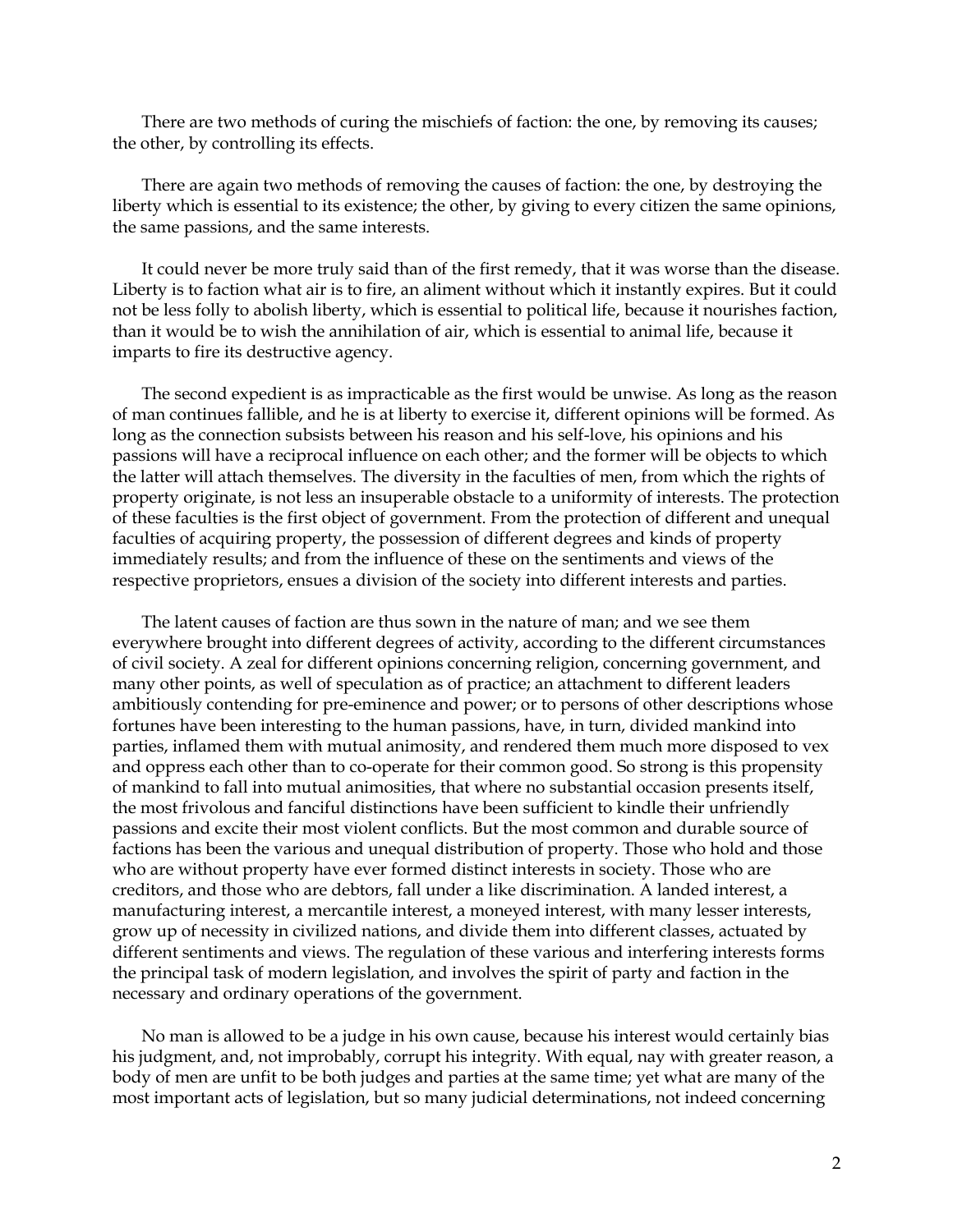the rights of single persons, but concerning the rights of large bodies of citizens? And what are the different classes of legislators but advocates and parties to the causes which they determine? Is a law proposed concerning private debts? It is a question to which the creditors are parties on one side and the debtors on the other. Justice ought to hold the balance between them. Yet the parties are, and must be, themselves the judges; and the most numerous party, or, in other words, the most powerful faction must be expected to prevail. Shall domestic manufactures be encouraged, and in what degree, by restrictions on foreign manufactures? are questions which would be differently decided by the landed and the manufacturing classes, and probably by neither with a sole regard to justice and the public good. The apportionment of taxes on the various descriptions of property is an act which seems to require the most exact impartiality; yet there is, perhaps, no legislative act in which greater opportunity and temptation are given to a predominant party to trample on the rules of justice. Every shilling with which they overburden the inferior number, is a shilling saved to their own pockets.

It is in vain to say that enlightened statesmen will be able to adjust these clashing interests, and render them all subservient to the public good. Enlightened statesmen will not always be at the helm. Nor, in many cases, can such an adjustment be made at all without taking into view indirect and remote considerations, which will rarely prevail over the immediate interest which one party may find in disregarding the rights of another or the good of the whole.

The inference to which we are brought is, that the **CAUSES** of faction cannot be removed, and that relief is only to be sought in the means of controlling its **EFFECTS**.

If a faction consists of less than a majority, relief is supplied by the republican principle, which enables the majority to defeat its sinister views by regular vote. It may clog the administration, it may convulse the society; but it will be unable to execute and mask its violence under the forms of the Constitution. When a majority is included in a faction, the form of popular government, on the other hand, enables it to sacrifice to its ruling passion or interest both the public good and the rights of other citizens. To secure the public good and private rights against the danger of such a faction, and at the same time to preserve the spirit and the form of popular government, is then the great object to which our inquiries are directed. Let me add that it is the great desideratum by which this form of government can be rescued from the opprobrium under which it has so long labored, and be recommended to the esteem and adoption of mankind.

By what means is this object attainable? Evidently by one of two only. Either the existence of the same passion or interest in a majority at the same time must be prevented, or the majority, having such coexistent passion or interest, must be rendered, by their number and local situation, unable to concert and carry into effect schemes of oppression. If the impulse and the opportunity be suffered to coincide, we well know that neither moral nor religious motives can be relied on as an adequate control. They are not found to be such on the injustice and violence of individuals, and lose their efficacy in proportion to the number combined together, that is, in proportion as their efficacy becomes needful.

From this view of the subject it may be concluded that a pure democracy, by which I mean a society consisting of a small number of citizens, who assemble and administer the government in person, can admit of no cure for the mischiefs of faction. A common passion or interest will, in almost every case, be felt by a majority of the whole; a communication and concert result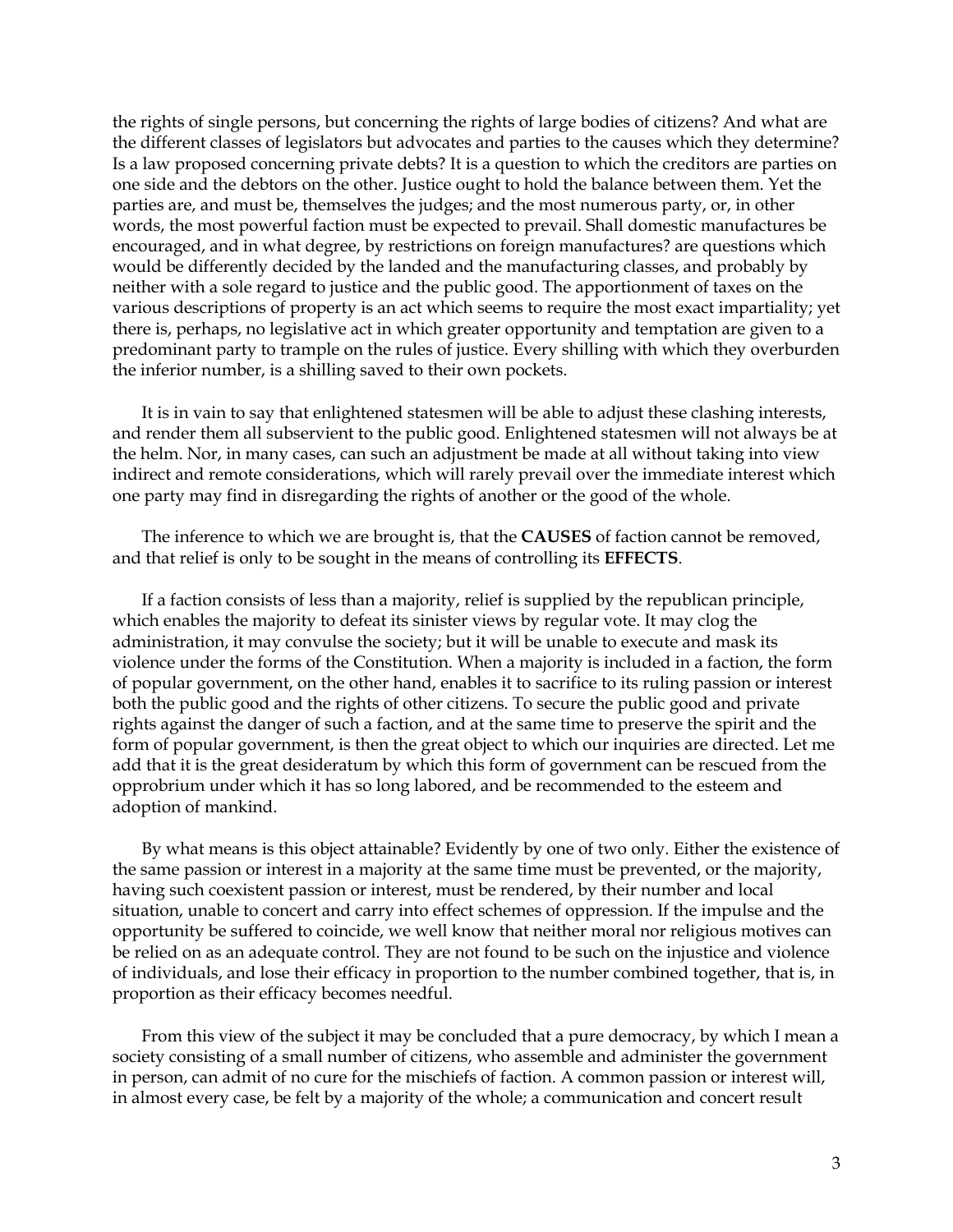from the form of government itself; and there is nothing to check the inducements to sacrifice the weaker party or an obnoxious individual. Hence it is that such democracies have ever been spectacles of turbulence and contention; have ever been found incompatible with personal security or the rights of property; and have in general been as short in their lives as they have been violent in their deaths. Theoretic politicians, who have patronized this species of government, have erroneously supposed that by reducing mankind to a perfect equality in their political rights, they would, at the same time, be perfectly equalized and assimilated in their possessions, their opinions, and their passions.

A republic, by which I mean a government in which the scheme of representation takes place, opens a different prospect, and promises the cure for which we are seeking. Let us examine the points in which it varies from pure democracy, and we shall comprehend both the nature of the cure and the efficacy which it must derive from the Union.

The two great points of difference between a democracy and a republic are: first, the delegation of the government, in the latter, to a small number of citizens elected by the rest; secondly, the greater number of citizens, and greater sphere of country, over which the latter may be extended.

The effect of the first difference is, on the one hand, to refine and enlarge the public views, by passing them through the medium of a chosen body of citizens, whose wisdom may best discern the true interest of their country, and whose patriotism and love of justice will be least likely to sacrifice it to temporary or partial considerations. Under such a regulation, it may well happen that the public voice, pronounced by the representatives of the people, will be more consonant to the public good than if pronounced by the people themselves, convened for the purpose. On the other hand, the effect may be inverted. Men of factious tempers, of local prejudices, or of sinister designs, may, by intrigue, by corruption, or by other means, first obtain the suffrages, and then betray the interests, of the people. The question resulting is, whether small or extensive republics are more favorable to the election of proper guardians of the public weal; and it is clearly decided in favor of the latter by two obvious considerations:

In the first place, it is to be remarked that, however small the republic may be, the representatives must be raised to a certain number, in order to guard against the cabals of a few; and that, however large it may be, they must be limited to a certain number, in order to guard against the confusion of a multitude. Hence, the number of representatives in the two cases not being in proportion to that of the two constituents, and being proportionally greater in the small republic, it follows that, if the proportion of fit characters be not less in the large than in the small republic, the former will present a greater option, and consequently a greater probability of a fit choice.

In the next place, as each representative will be chosen by a greater number of citizens in the large than in the small republic, it will be more difficult for unworthy candidates to practice with success the vicious arts by which elections are too often carried; and the suffrages of the people being more free, will be more likely to centre in men who possess the most attractive merit and the most diffusive and established characters.

It must be confessed that in this, as in most other cases, there is a mean, on both sides of which inconveniences will be found to lie. By enlarging too much the number of electors, you